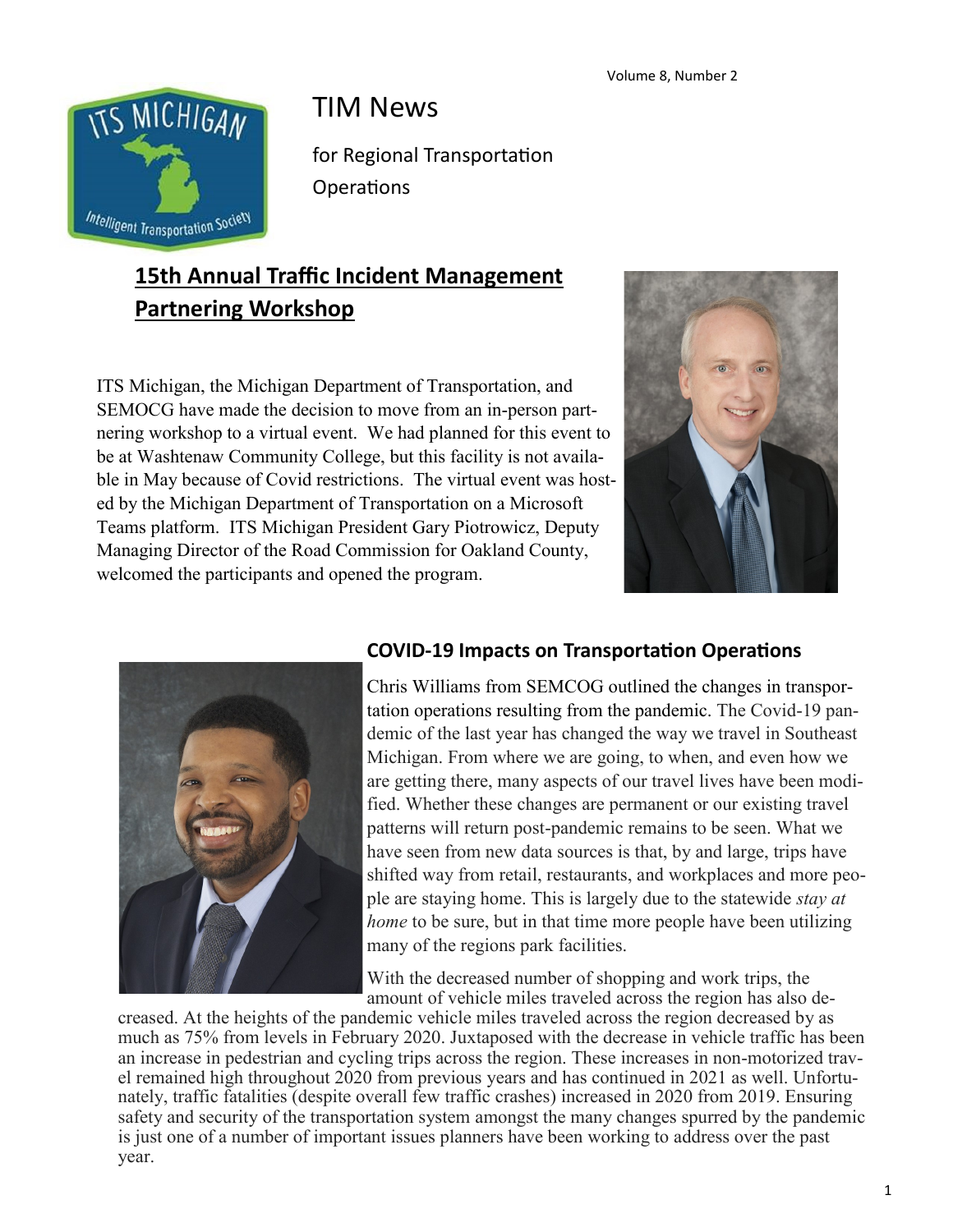#### **Clearing the AV Validation Hurdle**

Marc Chaput from the American Center for Mobility at Willow Run stated that we are all anxious for the continued advancement of ADAS and Autonomous Vehicle technologies and for their affordable availability to the masses. What we are coming to understand is that these technologies are extremely complex, and industry is not close to having the operational challenges of AVs figured out. With over 29 companies developing AV systems, millions of miles are being driven, (many on public roads), but progress is till extremely slow. It is believed by some experts, that over Five Billion miles (225 years)



will be required to demonstrate that an AV System can avoid crashes, injuries and fatalities better than human operators.

Closed test tracks allow for managed exposure to rare and extreme edge case events in a controlled, repeatable and safe environment. Adding in mixed reality simulation allow for significant acceleration of test activity, enabling 1 mile of closed track testing to achieve an equivalent of up to 5,000 on road miles. Combining simulation and closed track testing as a supplement to on road driving can significantly reduce development costs and the cycle time to validation. Closed track facilities also provide an ideal venue to demonstrate interoperability between AV manufacturers.



### **Role of the Traffic Reporter in Traffic Incident Management**

Dennis Neubacher from WWJ Radio in Detroit related his experiences in reporting on traffic conditions as a broadcaster, a helicopter pilot, and an air ambulance responder. He has found MDOT staff to be very helpful in providing the information the public needs to navigate changing traffic conditions. He noted that approximately 40% of motorists get their traffic information via AM radio. Not every motorist uses computer aps to acquire real time traffic information and alternate routing when needed,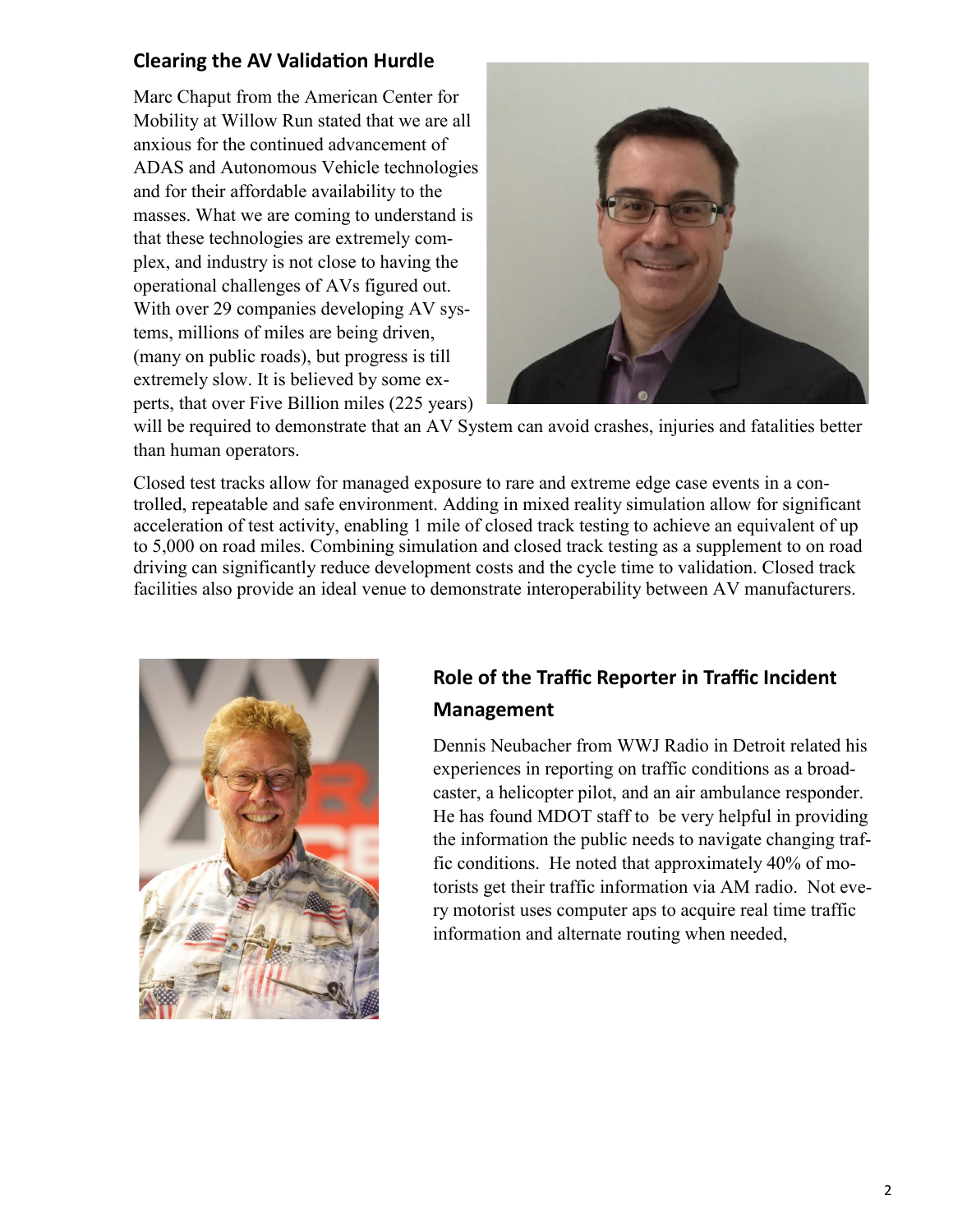

#### **MDOT Operations and Safety Update**

MDOT Chief Operating Officer Tony Kratofil discussed Covid-19 impacts, traffic and crash trends, MDOT Rebuild Michigan projects, and the MDOT TSMO Program. During the pandemic traffic volumes decreased 10% to 15%, but traffic crashes increased. The National Safety Council estimates 42,600 fatalities in 2020. Michigan plans to use bond sales to invest in projects to rebuild I-275, I-496, I-69, I-94, US-23, I-196, and M-59 over the next 5 years.

The MDOT Transportation Systems Management and Operations Program includes \$50 M for operations, \$21 M for ITS Capital, \$19 M for ITS operations, \$21 M for Safety Programs, and \$19 M for Traffic Signal Modernization. Systems management projects will include the US-2 Truck Warning System, the I-94 Weather Warning System, and an I-96 Flex Lane from Kent Lake Road to I-696/I-275/M-5. It will also include the Michigan Avenue CAV Corridor Project.





**MI Time Update**

MDOT's Dawn Miller and St Clair County Sheriff Deputy Russ Nowinski discussed the program to train traffic incident responders to return home safely In 2019 there were 2737 emergency vehicles involved in traffic crashes. Michigan's goal is to have 50% of responders (16,278) trained by the end of 2022. Currently, 8566 responders are trained. To minimize the time responders are exposed to traffic on the road, responders have conducted measurements of a crash scene have used Total Stations and Unmanned Aerial Vehicle technology in place of tape measures. Traffic incident management training includes how to deploy traffic control, how to route traffic around an incident, and use of Unified Incident Command to coordinate the disciplines on the scene. Improved traffic incident management at the scene can reduce secondary crashes.